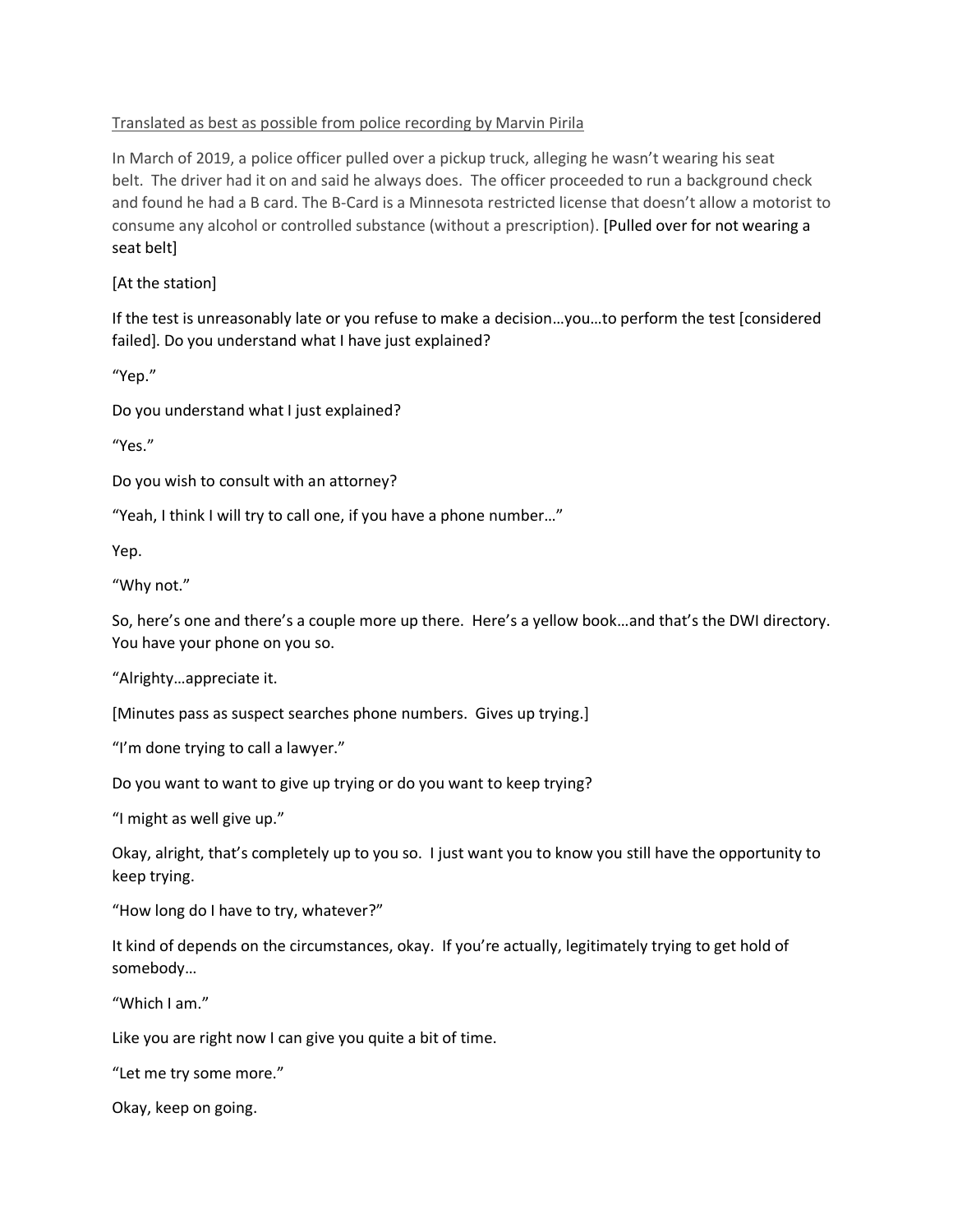[Minutes pass]

"Is this Cassandra, this is Tomy Speece to you about three weeks ago about someone else. I was seeking some advice from a lawyer…I got pulled over on suspicion of a DWI. I'm just wondering what your thoughts are on taking the test?"

[Indistinct phone voice]

"Alright, thank you, goodbye. That's all I needed to know."

"Yeah, I'll take the test."

Okay, alright.

"I didn't want to screw you up by taking it, not taking it, just wanted to be sure."

That is no problem. I fully understand.

[Scanner chatter]

Alright, let me check your mouth again. Open up your mouth again.

"Ahh"

Let me know if you burp or anything comes up or something like that. Okay, reason if you have one of those it could give you a higher reading…benefit of the doubt.

[Minutes pass]

for height and weight [Officer reading license information]

"Not that heavy anymore."

205

"Yeah."

I'm going to read through a few things as we go and make sure you understand…let me know if you have any questions or anything.

So, Anthony Speece you were born may be may been may be written both may be written by Speece you have been sub placed under arrest for this offense. Minnesota law make you take a test to determine if you are under the influence of alcohol. Do you understand that?

"Sure."

Refusal to take a test is a crime. Do you understand that?

"Yep."

Performing or making a decision while testing you have the right to do so…if you are unable to contact an attorney you must make the decision on your own. You must make your decision in a reasonable period of time. Do you understand that?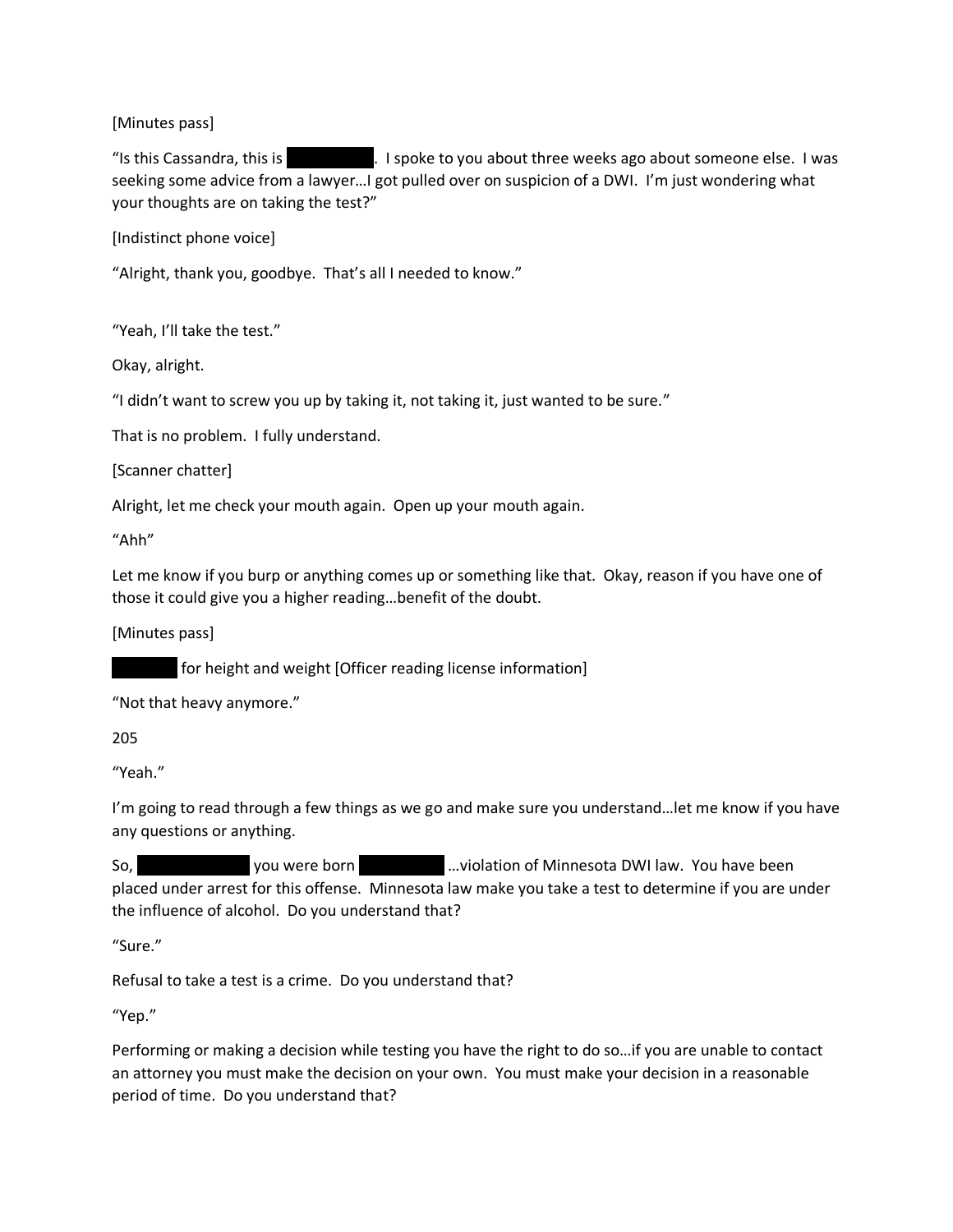"Yeah."

"Can I use the bathroom quick?"

I'm going to have you hold off on it until you're done with the test. Is that fine?

"Yeah. Just so there's an end in sight.

It'll be 10 to 15 minutes and we will be done.

[Clicking]

I have to ask this last question. It's a little redundant. Will you take the breath test?

"Sure"

I know you said that already but I wanted it on here.

[More clicking then some scanner chatter]

"Did you call or what?" [Suspect on phone] "Oh nice, where are you?..I'm about to take this test. Alright, bye."

I'm going to grab your chair and bring it out here.

[Indistinctive talking]

[Long silence during testing]

[Clears throat]

[Shuffling furniture]

This test… [Indistinct chatter]

[Silence]

[Air compressor sound]

[Smack]

[Silence]

[Air compressor sound]

[Smack (like that of a ruler hitting a wood desk.)]

[Clinking like alarm]

Hold it…long hold steady. When I say blow in it I want you to hold it. Keep going…keep going…Keep blowing, blowing, blowing, keep going.

[Smack]

[Smack]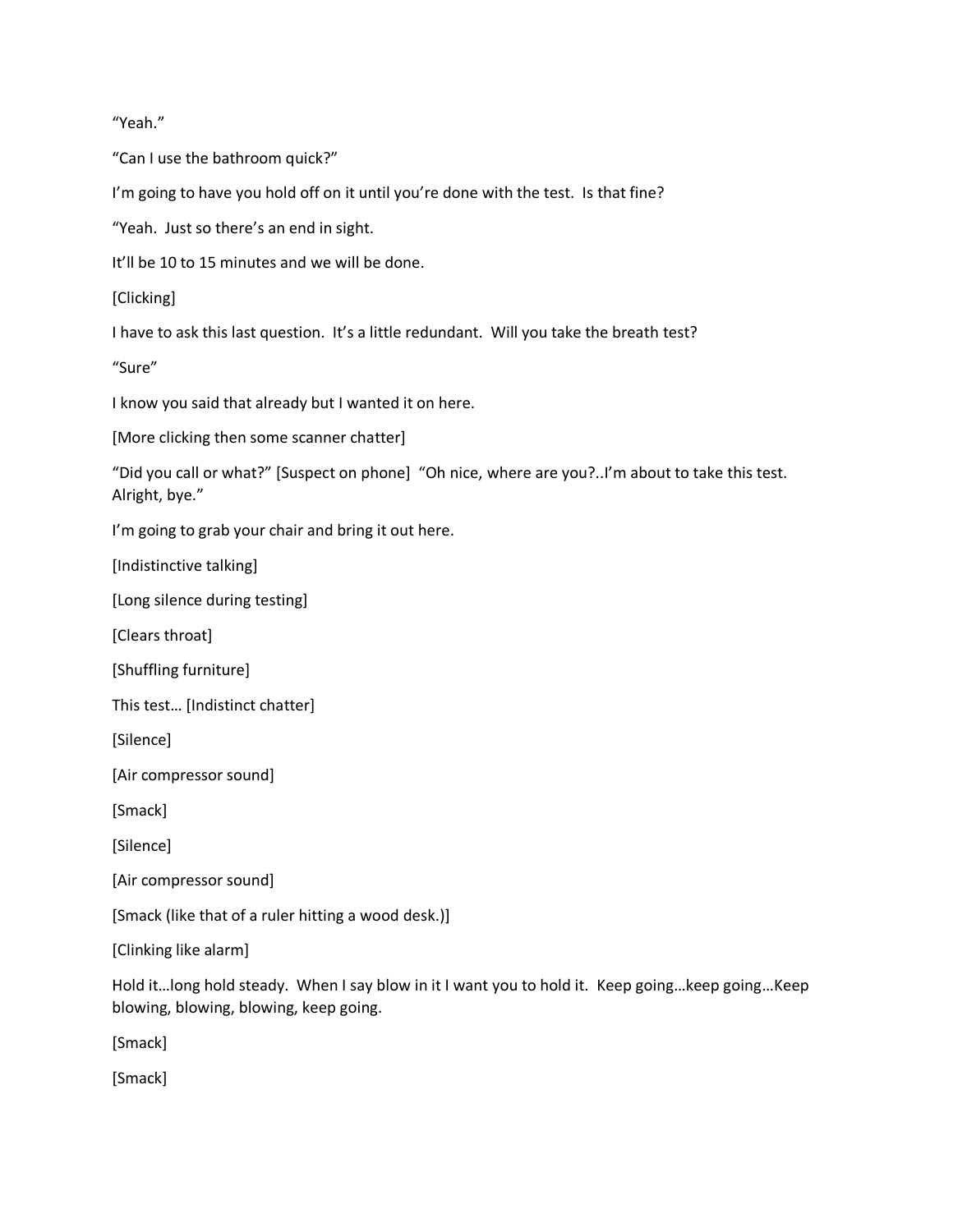[Air compressor sound]

[Smack]

[Smack]

[Smack]

[Smack]

[Compressor]

[Silence]

[Smack]

[Alarm going off]

…take the lower of the two.

[Jingling]

Keep going, going, uhh, hold it steady…alright, stop…no, it still wants you to keep going, keep going, going, going.

[Smack]

There we go.

…took a little bit of energy to get there

…similar but…and it seem like there's a lot of resistance when you blow…slow and steady

"Um humm."

[Smack, blower sound, then something falling over)

... for a bit...so you have a prescription for you said.

"What's that?

You have a prescription for you said?

"For what?"

What type of prescription do you have?



excuse me. Now with that, that is a prescribed narcotic.

"Yeah."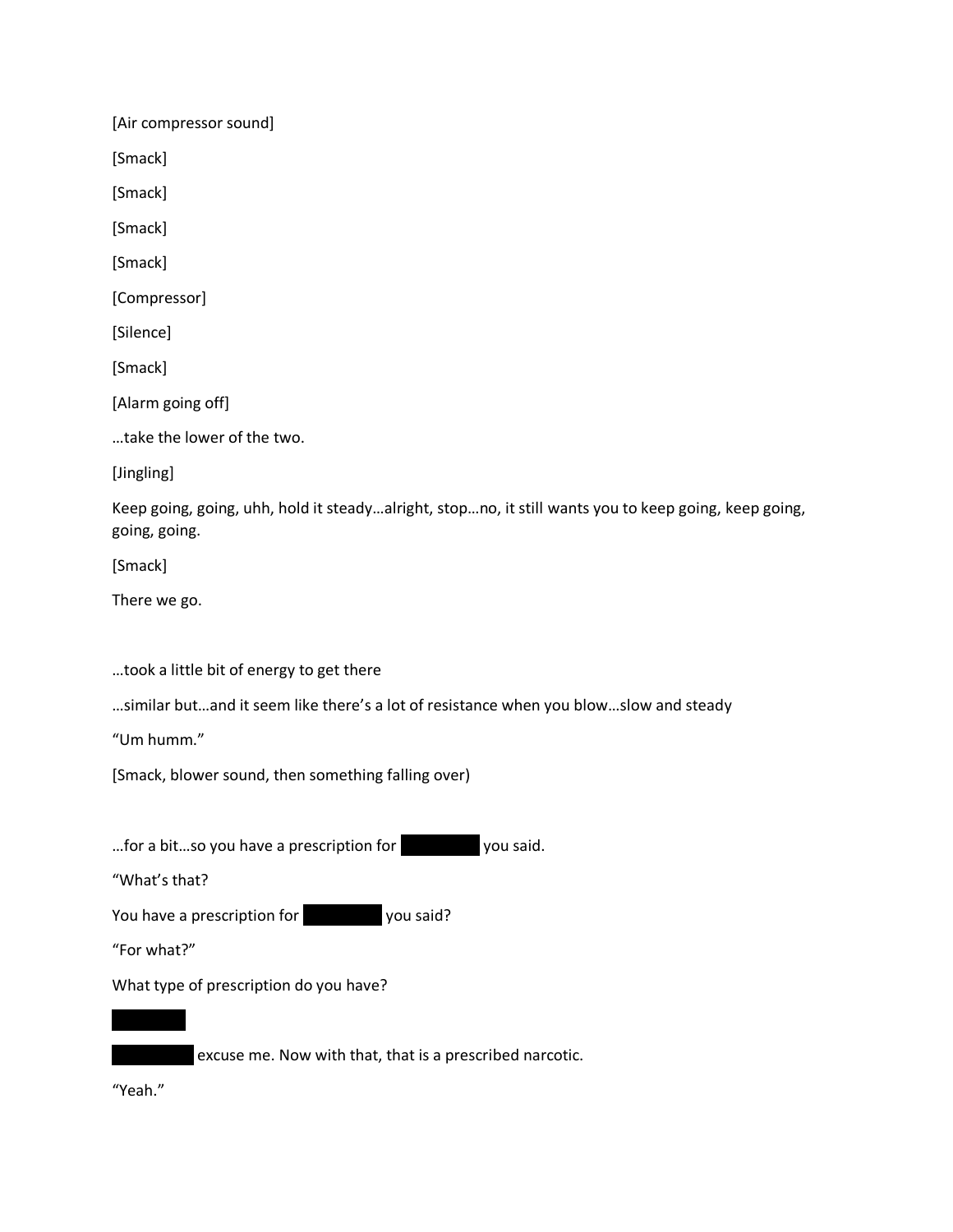Can you think of anything else today then?

"I have other medication like ...

Did you take that as prescribed today?

"Yep."

Nothing out of the ordinary. Okay. Alright. Your eyes are super bloodshot.

(Laughing). I know, I just noticed that. I think it's because I'm just that tired. Okay.

"Okay, here's the situation. Your license is no use of alcohol or drugs. You ain't… I will give you a copy of the breath test. It's better that you took the test because you were under the legal limit.

"I knew it would be close."

Well, so as a result of that I'm going to, ah, do up a report on that and...then send it to the county attorney to look at. It's up to them if they want to prosecute the B card violation.

"Okay."

Okay. Kinda lower on the side, but I think if, if your just tired or a combination of drugs/alcohol you displayed/clues of intoxication.

"Yeah I guess I couldn't see myself but when I looked in the mirror said holy  $\blacksquare$ . I think it's because I'm tired."

Because of that..so because of your refusal of the B.A.T. on the side of the road, which you don't have to take..

"I apologize."

That's fine, that's fine. Just so you know, that's why you were arrested and had to go through this process. Just so we're on the same page. Alright. My thought is always be honest with you, you be honest with me. Okay. So I think we're both on the same page now.

"Yeah."

Okay, you're not going to be charged with a DWI. I'll let them decide on the B card violation. Umm, as for the vehicle goes that's between you guyses (sic).. We don't have any holds on it. You can pick it up tomorrow for all I care.

"Where would that be?"

….

"I'll just have to call him."

Yep, yep. Umm, here's what I would say. You do have B card violation obviously and I'm guessing they are probably going to press charges. It's a gross misdemeanor. I'm not sure what it does to your license or something like that but I'm guessing…exactly. So, here's what I would say. I'm going to offer chance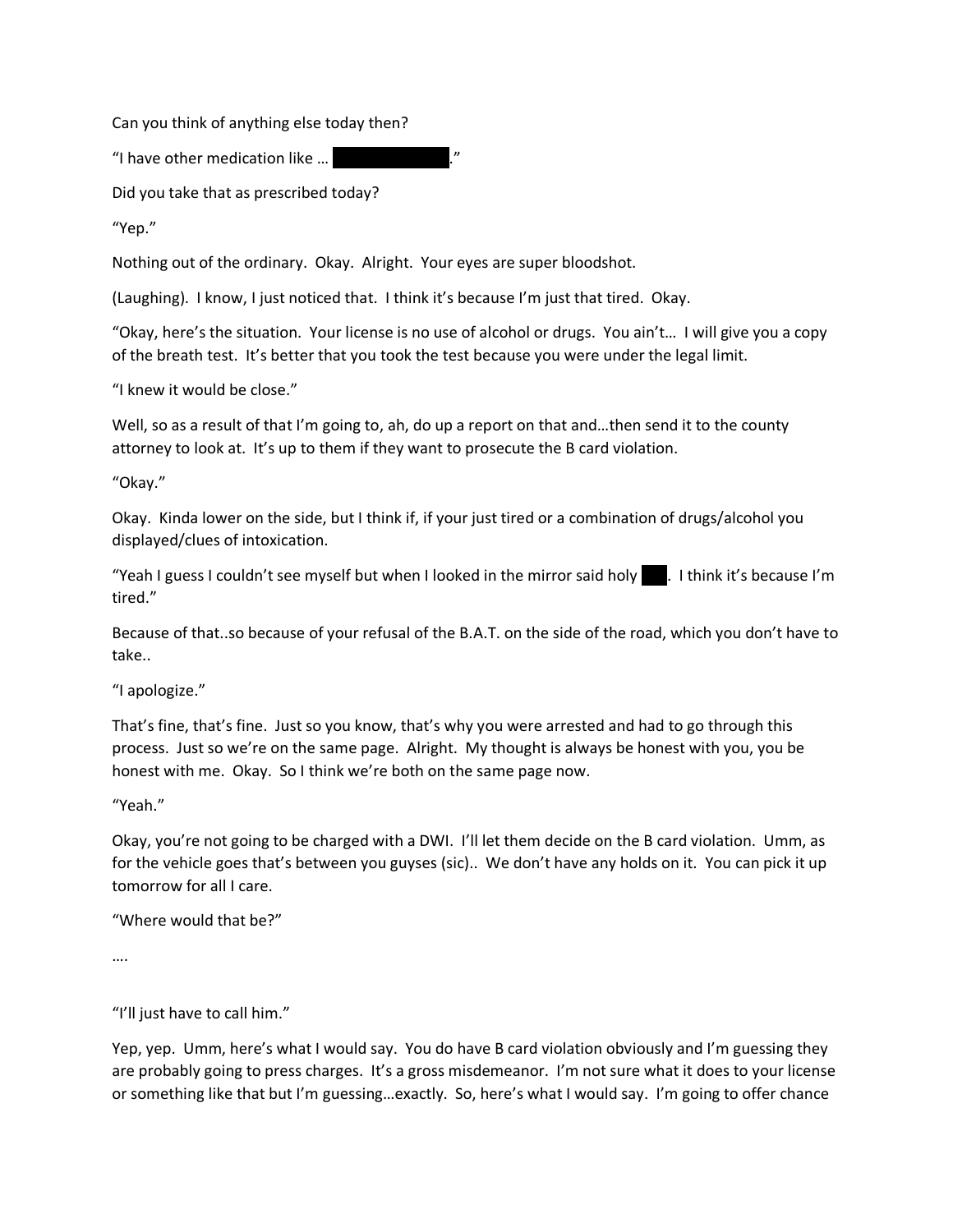to withdraw it if you want too. I know you know people. I know you're able to talk to people and get in places that obviously wouldn't. So, what would you do with that idea?

"Nothing at this time but I can look into it, you know."

Okay, okay.

"I have been asked because I'm associated with people so."

Okay, so think about that.

"Hmm hmm."'

And this would eliminate even sending over, okay, the stuff to the county attorney…or if it did get sent over it would have a note attached.

"Right."

It was worked out, everything.

"Just so you know I have worked with for no reason so."

And that's just it, I know you have done stuff in the past. You know..

"It's not that I'm out to get someone it's just..you hear stuff for so long, it's well. There you go."

Yep. Is that something you could do?

"Umm humm."

You know, its, as of now, if I was more into it I would go further and probably find in recent history you used something that would result in a DWI but I'm not going to use that tonight. Okay.

"That's cool."

Fair is fair you know. So, as far as that goes, umm, I can give you a ride home if you want. The pistol, I'm going to have to keep and have you pick up at a time you have gotten some rest.

"Just here though?"

It will be here. I'm just going to have to find the serial number on it too.

"Look on the barrel I think."

I will. I looked at the barrel.

[About checking with owner about the gun]

"Don't do that."

Why not?

"He had a strate." Medical condition.

So , that all said, I can give you a ride home.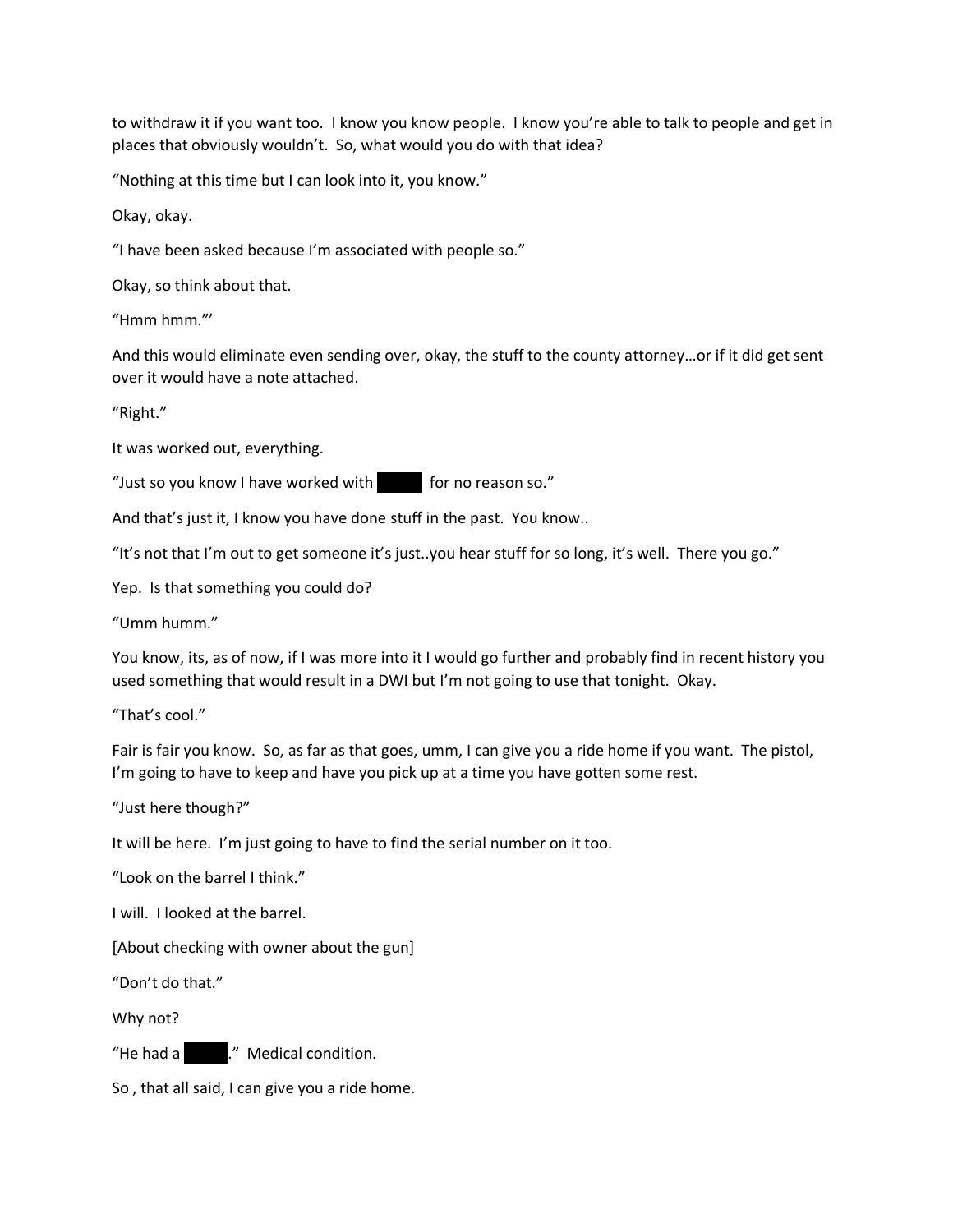"I can just walk to  $\blacksquare$ , it's fine."

Okay, alright, let me make sure I have all of your stuff. Let me go out to the squad and get that.

"Okay, you have my wallet?

Yep, yep, so hang on there and I'll be back. [Gone a few minutes] Alright, have your driver's license here and your wallet and your medication. There anything else?

"I'm glad I thought of that wallet. I suppose I took it out…"

Yep, yep.

"Got my license out."

Exactly, so, any questions for me, any concerns.

"No, you're just doing your job man."

Alright, I will let you get on your way here tonight. Umm, give me a call or something next week. Think about it over the weekend.

"Yep."

I won't be in this weekend so. Give me a call Monday.

"Okay."

Sounds good.

"Thank you."

You can go right out back this way. Get you in the right direction."

"Alrighty."

Well, you have a good weekend.

[From a stop predicated on the suspect not wearing his seatbelt, who was, an arrest for suspected DWI was made. Two breath tests at the station verified he wasn't under the influence. Nonetheless, the suspect had his car impounded and had to pay for its return. The 'discovery' of his B-card would not have occurred without the stop, which seems to have been weak at best. The posturing and threat of taking his or her license, led the suspect to consider the officer's request to be an informant. The ultimate decision isn't recorded, but it seems apparent what the alternative choice was. The officers claim that he could probably have charged him with a DWI in the past is irrelevant and was posed only to coerce the suspect into cooperation. Whether or not allowing individuals to co-op a deal with the police for information in exchange for a lighter sentence or no charges whatsoever is good for the community is debatable. If the person likely to bring down higher level criminals, then maybe. But if it's for petty misdemeanors and same level offenses, then why? Perhaps the biggest question is, is it okay for officers to make highly questionable stops with ulterior motives? At what point does the state consider it a violation of a person's constitutional right to stop them for mere speculation? The possession of a driver's license doesn't allow an officer to trample your rights just because you are